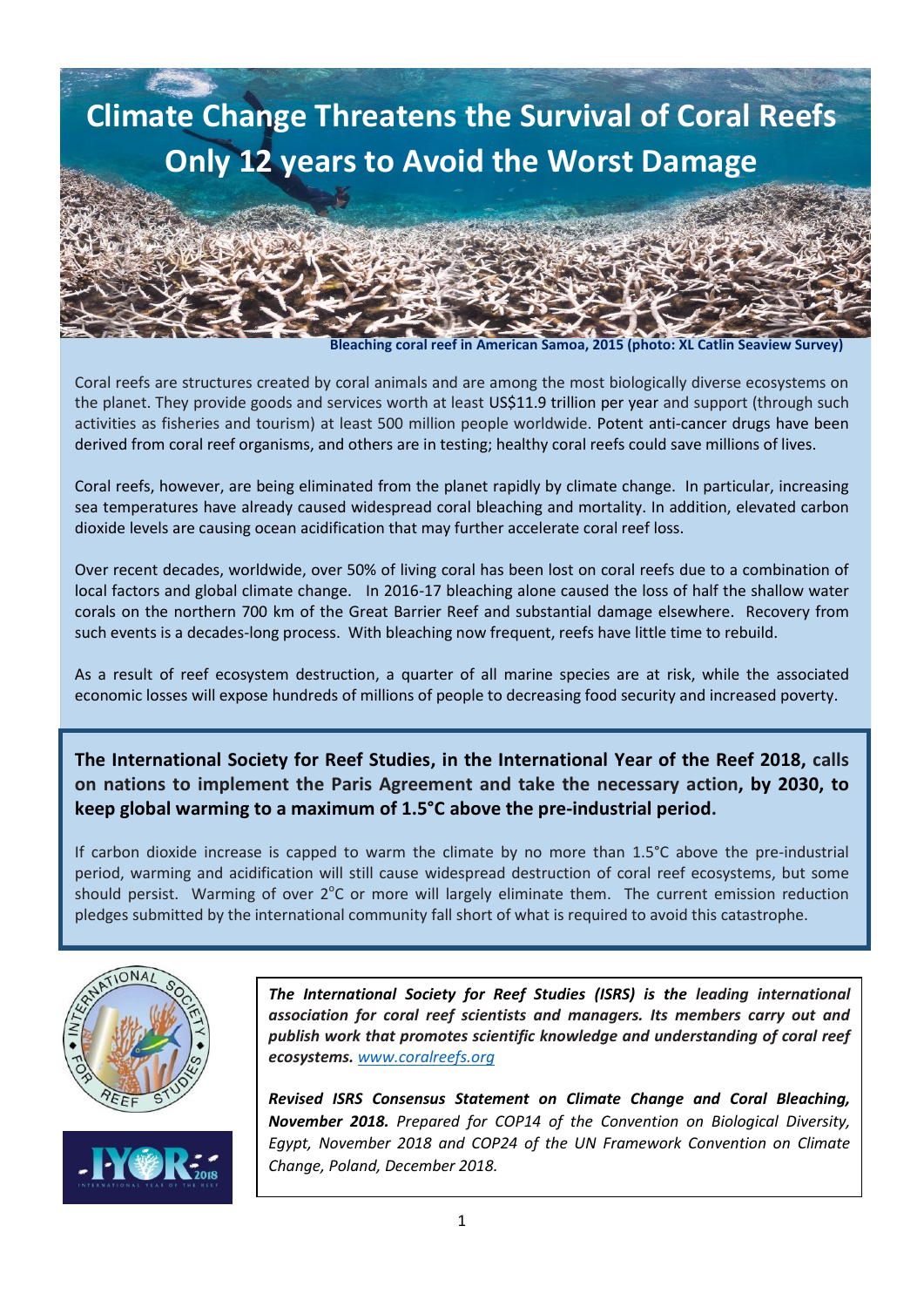## **Warming oceans and bleaching reefs**

There is overwhelming consensus within the scientific community, and robust evidence, that the surface layers of the world's oceans have warmed since the beginning of the 20th century. This warming has taken place at a faster rate than at any previous time for which we have evidence, including the fossil record for those ocean regions where coral reef ecosystems have grown for millions of years [1].

This is due to changes in the composition of the atmosphere, in particular the large increase in concentration of atmospheric carbon dioxide  $(CO_2)$ from a mean of about 280ppm during pre-industrial times, to near 410ppm at the present time [2]. Burning of fossil fuels by humans has accelerated over the past 50 years and is the primary cause of this increase. Projected rates of change indicate that, under existing patterns of human activity, tropical waters will be 3- 4°C (5.4-7.2° F) warmer by 2100.



Coral reefs grow in warm shallow seas and have experienced relatively stable temperatures over thousands of years. Since the early 1980s, however, as sea surface temperatures have rapidly increased, corals have experienced large-scale bleaching and subsequent mortality [3]. Bleaching events occur in response to periods during which surface waters become so warm that there is a breakdown of the symbiosis between corals and the microalgae that live in great numbers within their cells. The loss of these symbiotic algae causes whitening (bleaching) of the coral animals and leads to their starvation, sickness and, in many cases, death.



In 1998, when extremely high mean sea temperatures were recorded, an estimated 16% of the world's coral communities bleached and died [4,5]. Since then many more coral bleaching events have affected reefs worldwide, in response to raised sea surface temperatures; the extent of these impacts has significantly increased over time [1,6]. Over 50% of coral reefs have been largely or completely degraded by a combination of local factors and global climate change [5], with reefs in many regions already having lost well over half of their living coral cover [6-8]. The three-year global coral bleaching event that hit most of the world's reefs in 2014-17 shows the extent to which impacts are growing. During this period, over half of the shallow water corals were killed across an area of the Great Barrier Reef Marine Park that is the size of Italy (6).

Experimental, field, and remote sensing studies have led to a scientific consensus that projected changes in atmospheric  $CO<sub>2</sub>$  concentration will soon push average global land and sea surface temperature increases to 2°C or more above pre-industrial levels. These changes are already leading to ocean temperatures which are beyond the temperature tolerance of reef building corals and of many other reef organisms [9,10]. NOAA satellites and climate models are able to predict reasonably accurately when and where mass coral bleaching is likely to occur by tracking positive thermal anomalies. Satellite data show the heat stress causing global coral bleaching during 2014-2017 was more widespread and prolonged that any past bleaching event [11].

## **Ocean acidification**

An additional threat to coral reefs is ocean acidification. This arises from increasing amounts of  $CO<sub>2</sub>$  entering the ocean, where it reacts with water to produce a mild acid, which decreases pH and causes a cascade of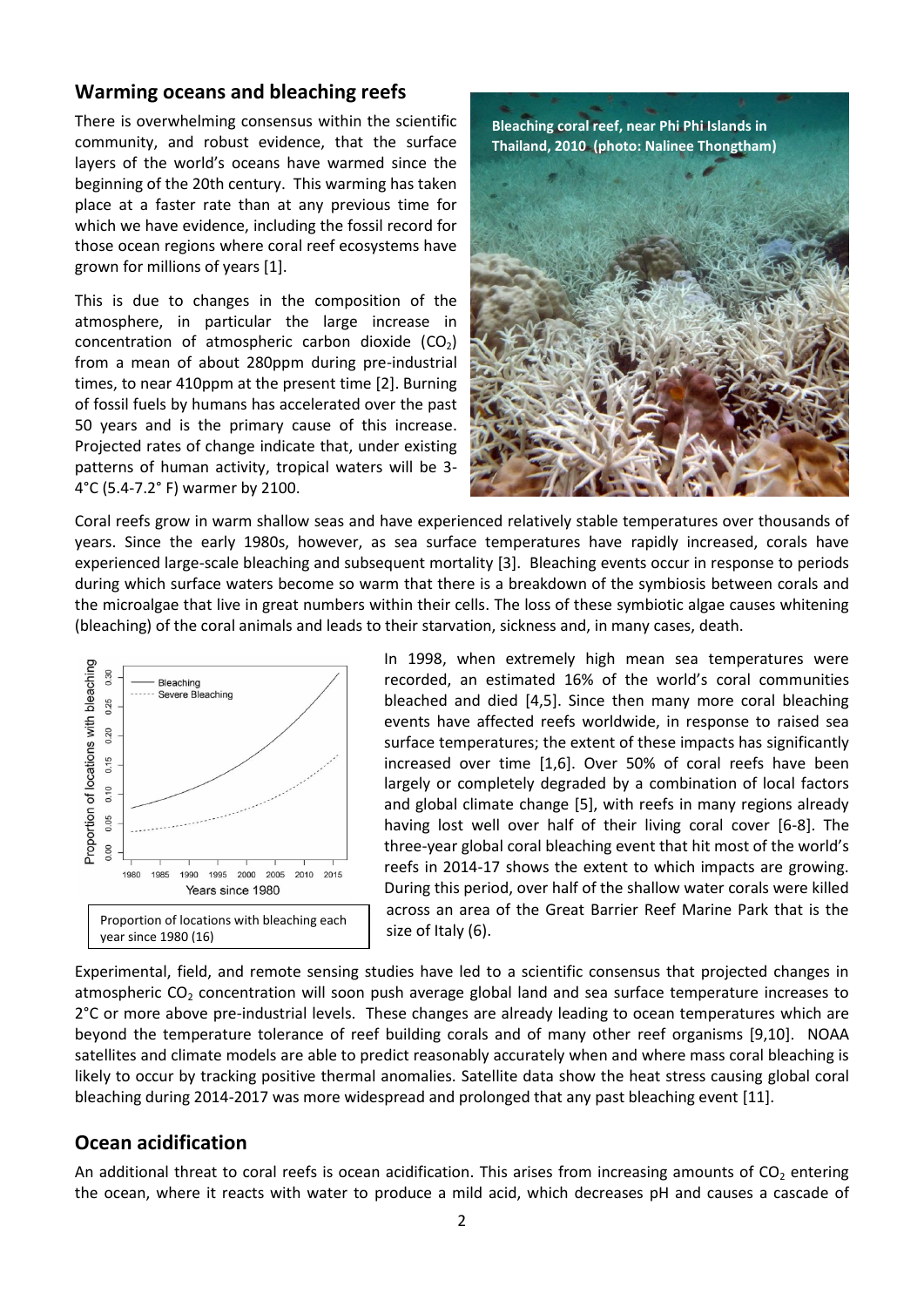changes to seawater chemistry. Experimental studies show that acidification has negative effects on calcification, metabolism, sensory systems, survivorship, reproductive stages, and many other fundamental processes to corals and other reef dwellers [1,2], and also accelerates destructive processes including erosion and dissolution of the reef structure.

Ocean acidification is taking place at a rate faster than anything seen over the past 65 million years, if not the past 300 million years [12]. Given the long generation times of corals and some other reef organisms, there is concern that they will be unable to adapt rapidly enough to persist in this rapidly changing environment. Acidification has the potential to lead to slower reef ecosystem recovery from other impacts including not only coral bleaching, but also disease, predation, cyclones and destructive fishing. It will promote reef loss and, in many cases, as a result lead to coastline erosion.

## **Functioning coral reefs will disappear without urgent action to reduce CO<sup>2</sup>**



Ocean warming and acidification, because of their effects on corals, are jointly driving fundamental shifts in the structure and function of coral reef ecosystems, turning reefs into low diversity and low productivity systems, as well as eroding their structure. While coral populations can recover from brief exposure to warm water, the combination of increasing ocean temperatures, acidification and more local pressures such as pollution and overfishing is causing cumulative damage [2]. As coral reefs disappear, so will the habitat of a quarter of all marine species, many of which require the three-dimensional structure and high productivity of these unique and diverse environments to survive.

Coral reefs provide food and income for hundreds of millions of people spread across dozens of countries, and the loss of these ecosystems will have an unimaginable impact, with serious damage already visible. The potential net benefit streams per year from the world's coral reefs were estimated over ten years ago at close to US\$30 billion per year [13], through benefits such as fisheries, tourism and coastal protection, and may now be much more [14].

Mass coral bleaching and mortality of coral reef ecosystems is one of the most visible impacts of climate change, and warns us of the dangerous world that we are entering as our climate warms. The loss of most if not all functioning coral reef ecosystems from the world's oceans would be an unthinkable tragedy. Unfortunately, that tragedy is on our doorstep today, but is avoidable given the required international leadership.

# **ISRS calls on all nations to take the action necessary, within the next 12 years, to keep global warming to a maximum of 1.5°C**

The 2018 Special Report of the UN Intergovernmental Panel on Climate Change (IPCC) (16) is clear that human activities have already caused about 1.0°C of global warming above pre-industrial levels. The consequences of this is already being seen through more extreme weather (hurricanes, typhoons, forest fires), rising sea levels, underwater heat waves and diminishing Arctic sea ice, among other changes.